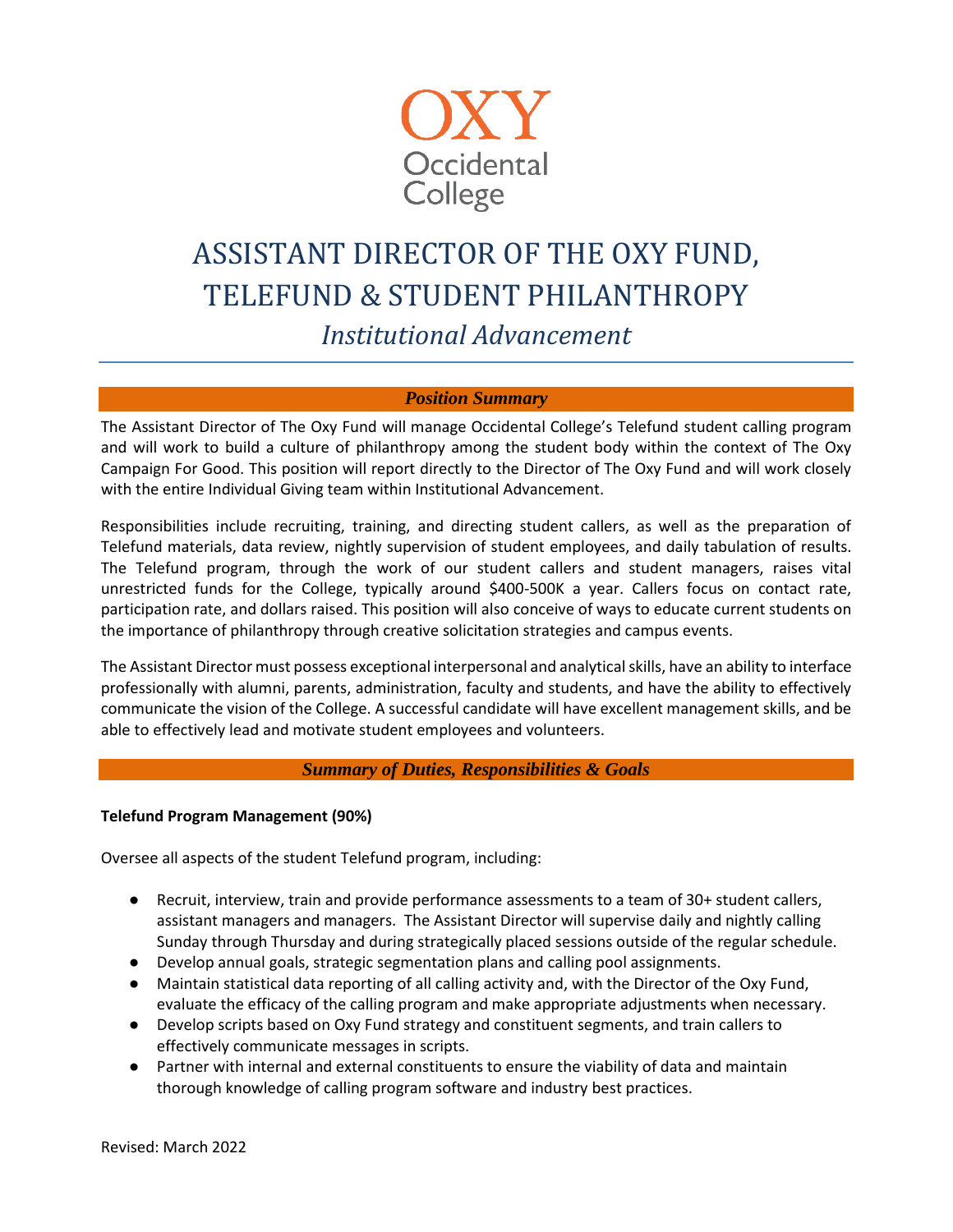- Directly responsible for achieving pledge fulfillment goals through monthly pledge reminder mailings, pledge confirmation emails and personal outreach.
- Invite key College leaders and volunteers to Telefund training sessions and maintain close communication with Occidental communications and marketing staff to ensure student callers are provided with accurate and timely information.
- Partner with the Oxy Fund team to fold Telefund into Oxy's annual giving day, the Day For Oxy.
- Strategize on how to evolve the Telefund program to adapt to changing conditions, including incorporating lead generation, surveying in installments, and text messaging into the program.

# **Student Philanthropy (5%)**

- Create opportunities for students to learn about the importance of philanthropy on their educational experience.
- Leverage Oxy's annual giving day, the Day For Oxy, to involve and educate students about the impact of donor support. Partner with colleagues in Institutional Advancement to introduce on-campus elements and student-centered experiences to the Day For Oxy.

## **Additional Duties as Assigned (5%)**

# *Qualifications*

## **Minimum**

- Bachelor's degree or equivalent.
- Must be willing to work flexible hours (daily evening and Sunday shifts required).
- Passionate about working in an organization that values and promotes diversity, equity, inclusion and anti-racism.
- Ability to serve as an advocate for individuals of all ethnicities, genders, ages and backgrounds.

## **Preferred**

- Experience working in higher education development.
- Experience personally soliciting gifts; cold-calling experience preferred.
- Experience working with Ruffalo Noel Levitz Engage / CAMPUSCALL software.
- Proficiency in Microsoft Office products, especially Excel, and Google Workplace.
- Demonstrated ability to effectively manage, train, coach and motivate student employees and volunteers.
- Excellent oral and written communication skills.
- Exceptional interpersonal skills.
- Outstanding work organization, time management skills, and ability to work independently.
- Ability to work effectively in a team environment—with a mix of student, alumni, and staff colleagues.

# *APPLICATION INSTRUCTIONS*

To apply, please submit a resume and cover letter to [Lnassar@oxy.edu](mailto:Lnassar@oxy.edu) an[d resumes@oxy.edu.](mailto:resumes@oxy.edu)